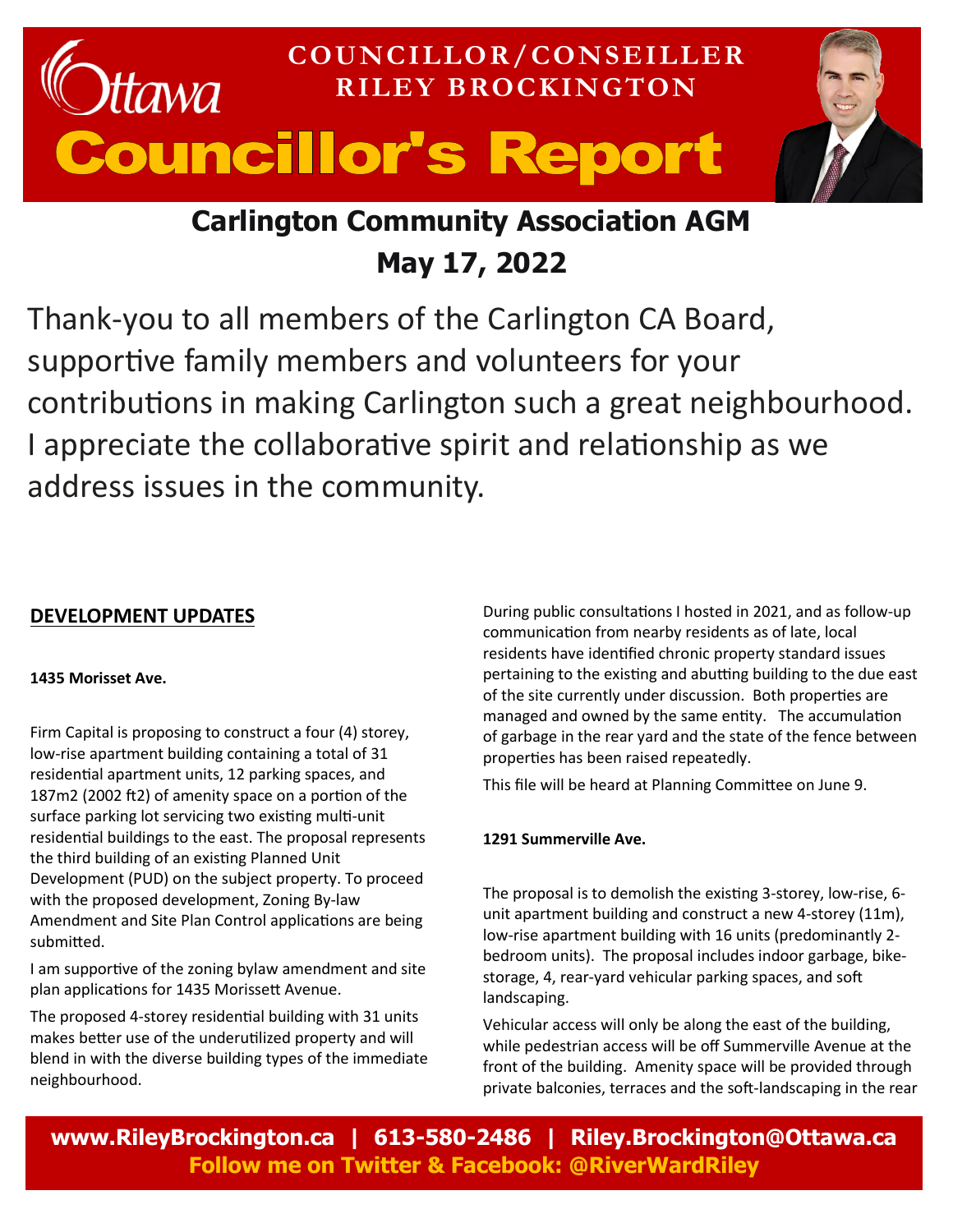#### yard.

A public meeting was held on October 5, 2021 to gather input from residents.

#### **1062/1066 (1058) Silver Street**

The City of Ottawa has recently received a revised Zoning By-law Amendment and Site Plan Control application to accommodate the development of a three storey, 32-unit apartment dwelling with underground parking. I plan to host a community information session regarding this application, a bulletin will be circulated soon.

#### **1110 Fisher Ave.**

The community's appeal of City Council's approval of the development application for 1110 Fisher Avenue was dismissed by the Tribunal. A strong effort was put in by the Carlington Community Association and many others including Mary Ann Turnbull, immediate neighbours and others, who provided input, guidance and support.

I have not yet received a site plan application for this development. Many issues exist and I will invest a strong effort on the application.

#### **Second Chance Autos (1330 Carling Ave./815 Archibald St.**

A 24-storey, mixed use building was approved by City Council. The building will have a total of 175 residential units. Residential parking is proposed to be provided below-grade, with limited at-grade surface parking to support commercial units. Section 37 benefits (\$250K) will be directed towards expanding the Carlington Community Gardens and permanent traffic calming initiatives in Carlington.

#### **Travelodge Phase 1 & 2 (1354 & 1376 Carling Ave)**

The development consists of two, 20-storey towers and one, 22-storey tower fronting onto Carling Avenue as well as two, 8-storey buildings backing onto the existing residential homes on Thames Avenue

There will be 900 residential units in the 5 buildings

Phase 1 of the development is underway on the east side of the property with construction of one 20-storey

building and an 8-storey building with underground parking.

Phase 2 (Travelodge Hotel) will remain in operation until the estimated demolition in late spring. Concrete pouring for the foundation will occur in the first half of 2022 into 2023

Phase 2: A 22 and 20 storey high-rise mixed-use building along Carling Avenue, a public park along Meath Street and an eight-storey residential building fronting the public park

The amenities of this new park will be decided by the public during rounds of consultations I will host at a later date.

To provide safer passage for pedestrians during the demolition stage, the eastside sidewalk on Meath will be located to the westside with a temporary pathway.

The bus stop located on Carling Avenue, at Meath, will be relocated to the east at Archibald Street

#### **1095 Merivale Road**

The Shepherds of Good Hope purchased the previous Parklane Residence, to be developed into 55-60 units of supportive housing.

SGH took possession of the building May 1, 2021. Parklane's previous residents were relocated, many to Shepherds of Good Hope supportive housing programs, and other residential services programs.

SGH has been in the Carlington area for over 10 years and their program The Oaks is considered the gold standard in Managed Alcohol programming.

This development is significantly delayed due to construction material delays.

The residents for this building will not require the high level of care that The Oaks residents do.

The existing building will be fully renovated from the inside but not structurally changed.

The timeline for the end of construction is late 2022, and residents will move in by early 2023.

#### **Ottawa Ward Boundary Review 2020**

As of November 15, 2022 the boundaries of River Ward (16) will change slightly, including additions that now abut Carlington. The ward will now extend north and include Westgate Shopping Centre and any future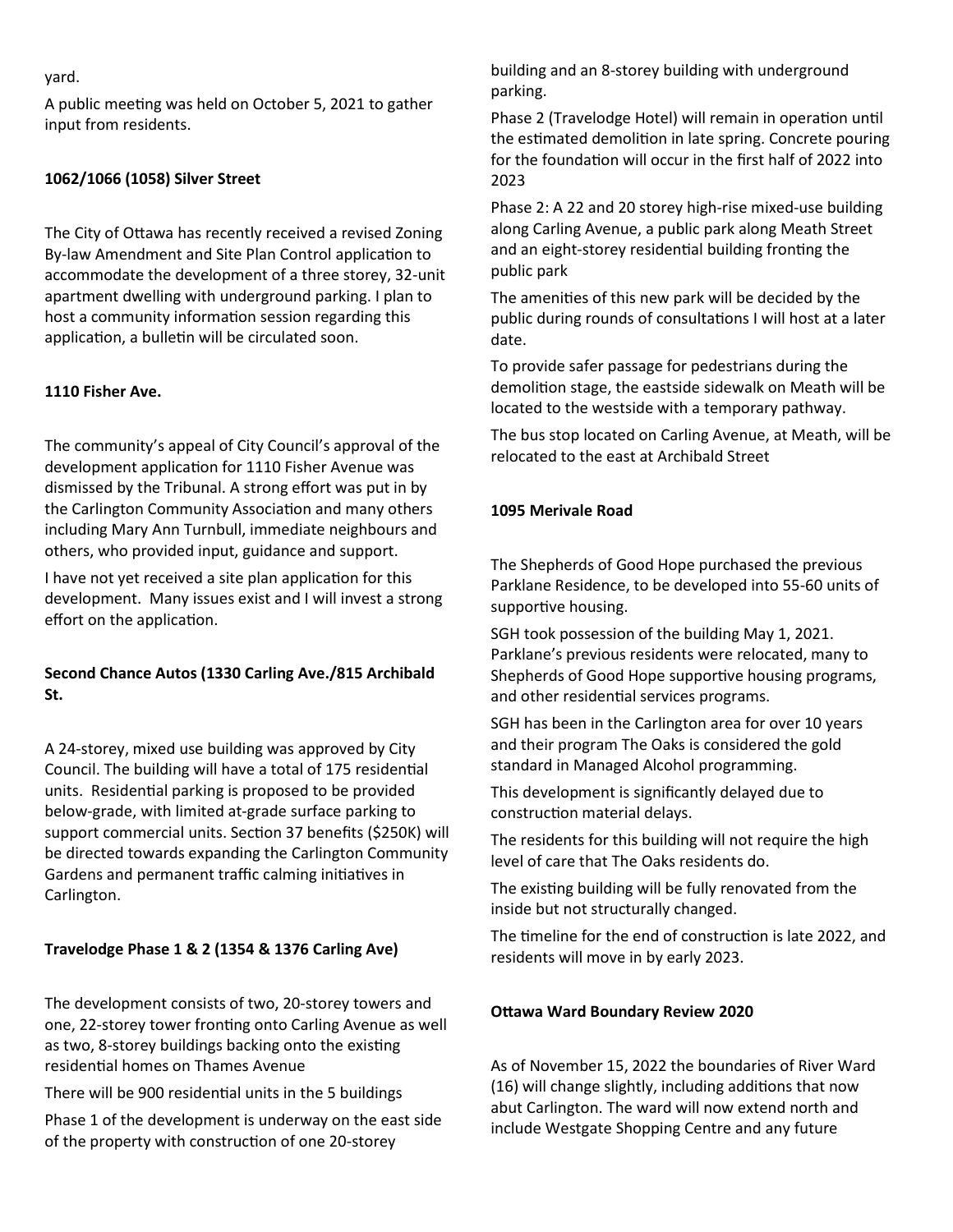developments. As well the boundary will extend west to Clyde and encompass the old Nielsen Dairy and the current site of the Canadian Tire.

#### **Carlington North Veterans' Housing Heritage Report**

In May Council approved measures to help conserve and commemorate the heritage of the veterans' houses in Carlington North. The City established the Veterans' Housing Character Area to protect the heritage character and built form of the neighbourhood south of Carling Avenue, between Fisher Avenue and Merivale Road, built at the end of the Second World War to house war workers and veterans.

Thank you to the residents who participated in the study including the public information session. I'm proud that the history and heritage of this Carlington community will be publicly recognized.

## **INFRASTRUCTURE UPDATES**

#### **Redesign of Kirkwood Ave.**

I hosted a public information session (December 2, 2021O on what was being considered by the City of Ottawa for Kirkwood, in response to community concerns about a number of factors including, the speed and volume of traffic on Kirkwood, the number of collisions, including damage to private property and vehicles, non-existent cycling infrastructure and need for safer opportunities for pedestrians to cross Kirkwood along the corridor.

#### *Redesign of Kirkwood Avenue*

Chronic issues of speed and motorists losing control of their vehicles, which ultimately has caused property damage to private households, property and vehicles led me to work with City staff on a plan to redesign Kirkwood, with the very limited budget that exists.

#### *What is the Plan for 2022?*

The primary intent of the lane reconfiguration is to reduce speeding on Kirkwood Ave. By reducing the road from 2 lanes in each direction to 1 lane, it is anticipated that an overall speed reduction will occur. I understand that the proposed cycle lanes will not provide an ideal link for cyclists, however the reclaimed space is best used for this purpose rather than nothing. The scope of work allows the addition of cycling facilities to the immediate area to be

followed by additional improvements in the near future. The budget for this year's project is approximately \$51,000.

Following the December 2 meeting, I had follow-up meetings with the Traffic Management Services branch to reinforce the main themes I heard from the public. Staff went back to modify the original plan, as best they could. I have met with staff consistently through winter/spring.

This project is a priority and desired deadline for installation is late July/early August.

Once Kirkwood has been redesigned and used for one full year, I will commit to surveying the Carlington West community as to their experience in the corridor, as a pedestrian, cyclist and motorist and make further modifications to the corridor, if necessary.

#### **Lepage, Larose, Larkin Construction Update**

In April 2022, the City of Ottawa resumed construction for the replacement of underground sewers and watermains, and a full road reconstruction in your neighbourhood.

What: The Contractor is expected to complete the following works:

- Tree pruning on Larose Avenue and Larkin Street
- Underground sewer and watermain replacement on Larose Avenue, including installation of temporary water services
- Underground sewer replacement on Larkin Street
- Base course paving in some locations on Larkin Street and Larose Avenue and temporary road reinstatement as required
- Curbs and sidewalk reinstatement at Lepage Avenue / Cavan Street
- Final Landscaping along Lepage Avenue
- Traffic calming measures throughout the project limits
- Installation of a new sidewalk on the west side of Larkin Street
- Replacement of the existing sidewalk on the north side of Larose Avenue

Why: This work is required to renew the aging infrastructure and to improve reliability. The implementation of traffic calming measures is intended to improve safety and help to reduce vehicle speeds.

Where: The streets included as part of this project are: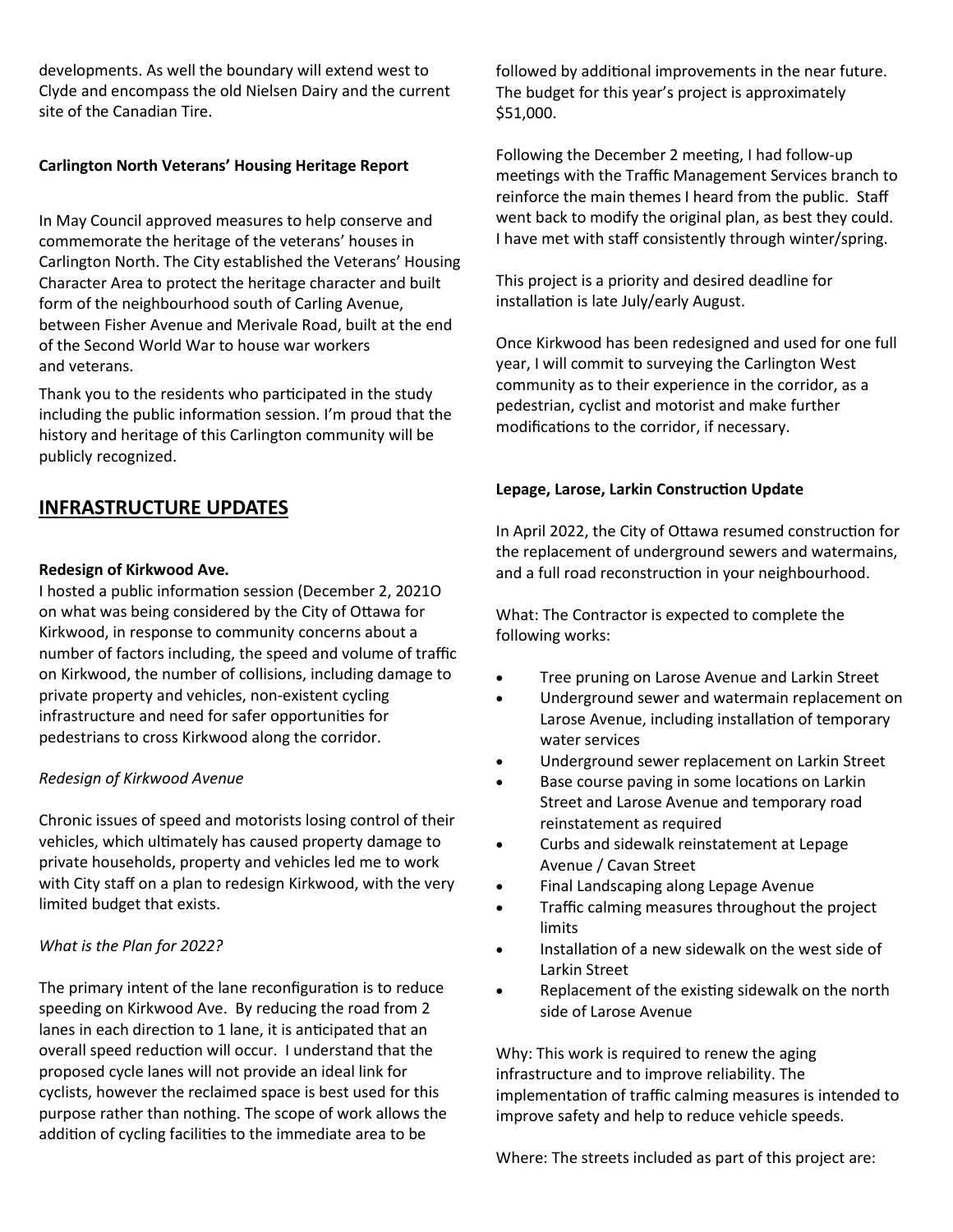- Larkin Street, between Lepage Avenue and Laperriere Avenue
- Lepage Avenue, between Larkin Street and Cavan Street
- Larose Avenue, between McBride Street and Larkin Street

The remainder of the works, including surface course asphalt, remaining sidewalk and curb and final landscaping being completed in 2023.

#### **Morisset Avenue Pump Station (formerly Carlington Heights Pump Station)**

The City of Ottawa is planning to upgrade the Carlington Heights Pump Station (CHPS). The main objective is to improve the reliability of water supply to roughly one third of the City's central water distribution system, and to provide additional capacity needed to accommodate future urban growth. CHPS was originally constructed in 1963. It draws water directly from the adjacent Carlington Heights Reservoir and supplies a population of over 250,000. The new Morisset Avenue pump station will commence construction starting later this year with an anticipated two-year construction duration. The new pump station will be located on the west side of the reservoir, and the existing pump station will remain in operation throughout the construction period. The existing pump station will only de decommissioned and demolished after the new pump station has been fully commissioned and is operating to the full satisfaction of the City.

A public information session was held on April 13, with limited attendance.

The current construction schedule is as follows:

Design completion estimated as June 2022. Construction to start Fall 2022. Substantial completion by Fall 2024. Final completion in Spring 2025.

The main issues I have with this project are as follows:

- Construction route for vehicles in the Caldwell community
- Multi-Use Pathway Detour
- Protection of the trees during construction
- Potential future use of the decommissioned

#### **Road and Sidewalk Repairs**

This summer, the City will undertake road repaving on Carling Avenue between Merivale and Melrose

I have worked hard to get streets like Trent and Edgecliffe advanced to this year as well.

New speed bumps are expected for Trent and Trenton.

The entire sidewalk is slated for replacement on General Avenue.

I continue to meet with Infrastructure Services staff to allocate more resources in particular, to sidewalk repairs. In April, I was able to have another \$ 1 million released for this purpose.

The Transportation Master Plan review does focus on active transportation and I have been very clear the last 2 years in particular, that the long term plan must focus on active transportation networks: sidewalks, Multi-use pathways and cycling infrastructure.

#### **PARKS**

#### **Alexander Community Centre Expansion**

The 2022 City Budget set aside funds (\$8.5M) for this project. The 2022 budget allocates 55% funding through Development Charges and 45% "Benefit to Existing" which is yet to be sourced but can come from anywhere such as CIL. The City continues to discuss with the Ottawa Public Library their interest in joining this revised facility with a branch.

The OPL is wrestling with a current review of its Service Delivery Model as well as Facilities Master Plan. In a meeting next week with the OPL CEO, she committed to providing the OPL Board with an update on this partnership in the Autumn of 2022.

Last summer a flyer was delivered to all houses in Carlington inviting residents to provide feedback on the 3 options for the ACC expansion.

The consultants reviewed all the feedback and based on the information Option 3 came forward as the preferred option to continue to develop as it affords the most advantages and fewest disadvantages. Option 3 achieves the project objectives providing a full-size gymnasium, the largest kitchen of the options with access to the outdoor courtyard, a potential library space, multipurpose rooms, a teen lounge and separate computer area and has the lowest cost for structural modifications. The angle and placement of the gymnasium in this option mitigates the requirements for structural upgrades and provides programmatic opportunities as well. Also, the gender-neutral family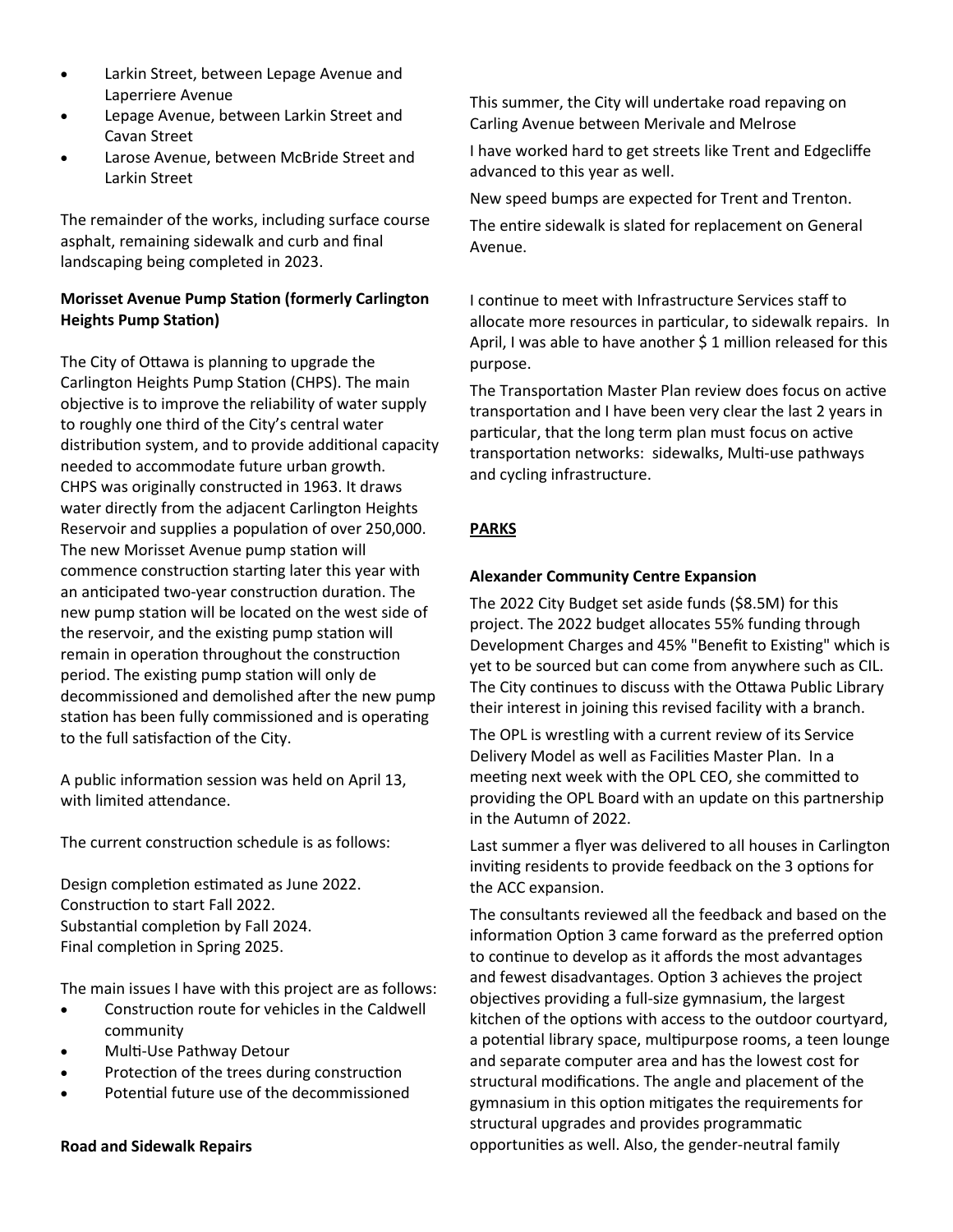changeroom in Option 3 saves on footprint and promotes inclusion.

The structural issues with the gym wall (south side) are being repaired and the gym is slated to reopen for public use in mid-July.

I have repeatedly called on the City to fast track this project to ensure the Centre safely reopens to the community for all of the various programming.

#### **Meadowvale Park**

There are future improvements coming to the park.

Building upon the grassroots leadership of Carlington resident Heather Douglas, I convened a meeting of local residents last week to discuss Meadowvale, slated lifecycle improvements this decade and the process to build community and pollinator gardens.

At my request, the City conducted a lifecycle review in 2021 on all assets in the park.

This decade, the playstructure, wading pool and other amenities are to be replaced. Before we get to that point, I will lead preliminary consultations in the community on what we want to see in our redesigned park. Perhaps the needs of the community have changed and new amenities desired. Collecting this initial feedback is important.

The working group of local residents will focus its attention on building community garden plots and a pollinator garden.

#### **Carlington Park Community Garden Expansion**

This summer, as soon as I secure funding, the park will undergo an expansion of the community garden.

The improvements will be:

- 24 new plots (or 12 new garden boxes) so more community members have
- composting facilities
- 2 sheds measuring 8' x 8'
- an improved water distribution system
- a green buffer or "living" wall

#### **Harrold Place Park**

A formal application was submitted to the City early in the new year for the dedication of the gazebo in honour of Linda Dodd. This summer I hope to host a ceremony to honour Linda's years of service to our community.

#### **Raven Park**

Raven Park will see 7 more trees added, 2 near Larkin, 4 along Larose and one on Raven close to McBride. The species will be 2 Blue Beech, 1 Northern Catalpa, 2 Yellowwood, 1 Colorado and 1 Ginkgo.

The junior swing has been replaced. The scope of work



includes providing an accessible bucket seat. The swing colour will match the white and blue adjacent swing set.

The swing set

itself was installed late last week. Parks is currently waiting for the initial safety inspections to be completed and then the mulch/ wood fibre surface treatment will be installed. It will be 1 to 2.5 weeks yet before everything is wrapped up with the topsoil and seeding etc.

This includes:

- Touching up the stone drainage layer/ base
- Installing an accessible asphalt ramp into the pit
- Installation of the wood fibre mulch (accessible surface treatment)
- Safety inspection(s)
- Topsoil and seed reinstatement

#### **Merivale Path to Alexander Community Centre**

To the immediate south of this pathway was a former gas station. The land was cleared and unused for years. In 2021, the landowner began to remediate the soil, as it is contaminated, and they want to sell the land. To the immediate north of the pathway is a private residence. It appears that this pathway was the property of the old gas station and has been fenced off since the soil removal. I'm working with the Parks